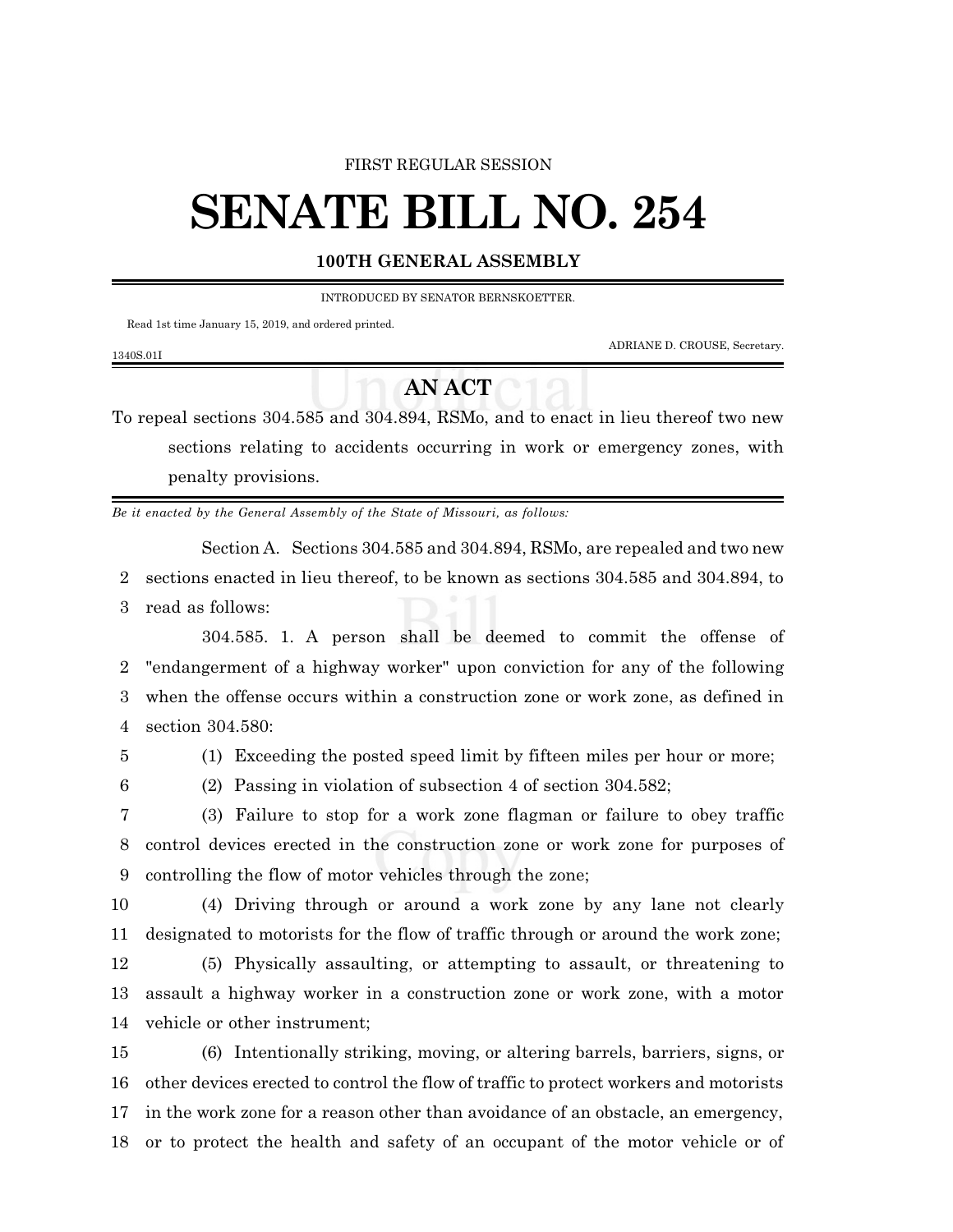another person; or

 (7) Committing any of the following offenses for which points may be assessed under section 302.302:

(a) Leaving the scene of an accident in violation of section 577.060;

 (b) Careless and imprudent driving in violation of subsection 4 of section 304.016;

 (c) Operating without a valid license in violation of subdivision (1) or (2) of subsection 1 of section 302.020;

(d) Operating with a suspended or revoked license;

 (e) Driving while in an intoxicated condition or under the influence of controlled substances or drugs or driving with an excessive blood alcohol content;

(f) Any felony involving the use of a motor vehicle.

 2. Upon conviction or a plea of guilty for committing the offense of endangerment of a highway worker under subsection 1 of this section if no injury or death to a highway worker resulted from the offense, in addition to any other penalty authorized by law, the person shall be subject to a fine of not more than one thousand dollars and shall have four points assessed to his or her driver's license under section 302.302.

 3. A person shall be deemed to commit the offense of "aggravated endangerment of a highway worker" upon conviction or a plea of guilty for any offense under subsection 1 of this section when such offense occurs in a construction zone or work zone as defined in section 304.580 and results in the injury or death of a highway worker. Upon conviction or a plea of guilty for committing the offense of aggravated endangerment of a highway worker, in addition to any other penalty authorized by law, the person shall be subject to a fine of not more than five thousand dollars if the offense resulted in injury to a highway worker and ten thousand dollars if the offense resulted in death to a highway worker. In addition, such person shall have twelve points assessed to their driver's license under section 302.302 and shall be subject to the provisions of section 302.304 regarding the revocation of the person's license and driving privileges.

 4. Except for the offense established under subdivision (6) of subsection 1 of this section, no person shall be deemed to commit the offense of endangerment of a highway worker except when the act or omission constituting the offense occurred when one or more highway workers were in the construction zone or work zone.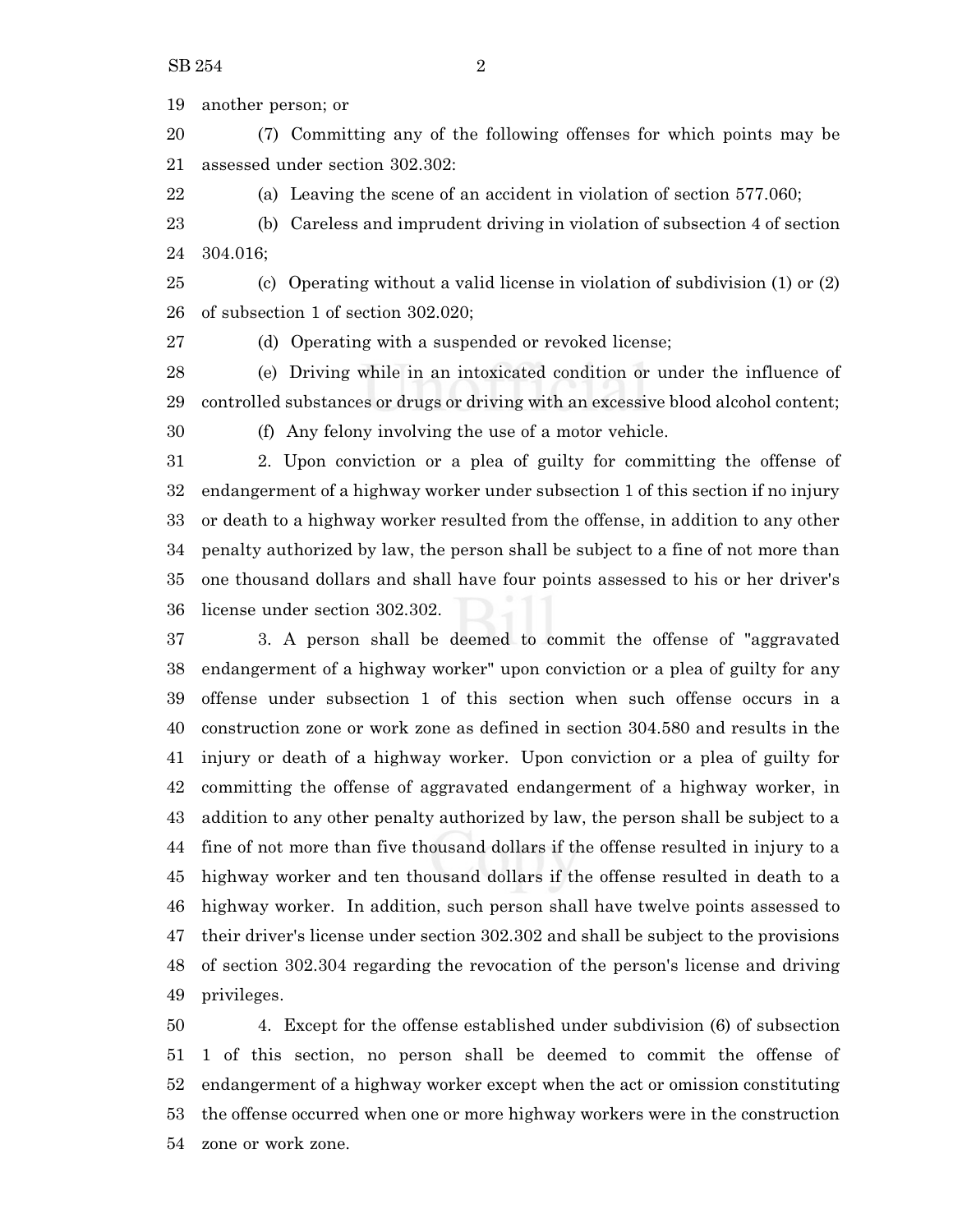5. No person shall be cited or convicted for endangerment of a highway worker or aggravated endangerment of a highway worker, for any act or omission otherwise constituting an offense under subsection 1 of this section, if such act or omission resulted in whole or in part from mechanical failure of the person's vehicle or from the negligence of another person or a highway worker.

 **6. (1) Notwithstanding any provision of law to the contrary, the director of the department of revenue or his or her agent shall have power to order the revocation of a driver's license upon notification by any law enforcement agency that an individual holding such license was involved in a physical accident where his or her vehicle struck a highway worker within a designated construction zone or work zone where department of transportation guidelines involving notice and signage were properly implemented.**

 **(2) An individual whose driver's license is revoked by the department of revenue under this subsection may seek reinstatement by either:**

 **(a) Taking and passing the written and driving portions of the driver's license examination, in which case the individual's driver's license shall be immediately reinstated; or**

 **(b) Petitioning for a hearing before the circuit court or associate circuit court of the county in which the work zone accident occurred. The individual may request such court to issue an order staying the revocation until such time as the petition for review can be heard. If the court, in its discretion, grants such stay, it shall enter the order upon a form prescribed by the director of revenue and shall send a copy of such order to the director. Such order shall serve as proof of the privilege to operate a motor vehicle in this state, and the director shall maintain possession of the person's license to operate a motor vehicle until the termination of any suspension under this subsection. The clerk of the court shall notify the prosecuting attorney of the county, and the prosecutor shall appear at the hearing on behalf of the director of revenue. At the hearing the court shall determine only:**

 **a. Whether the person was involved in a physical accident where his or her vehicle struck a highway worker within a designated construction or work zone;**

**b. Whether the department of transportation guidelines**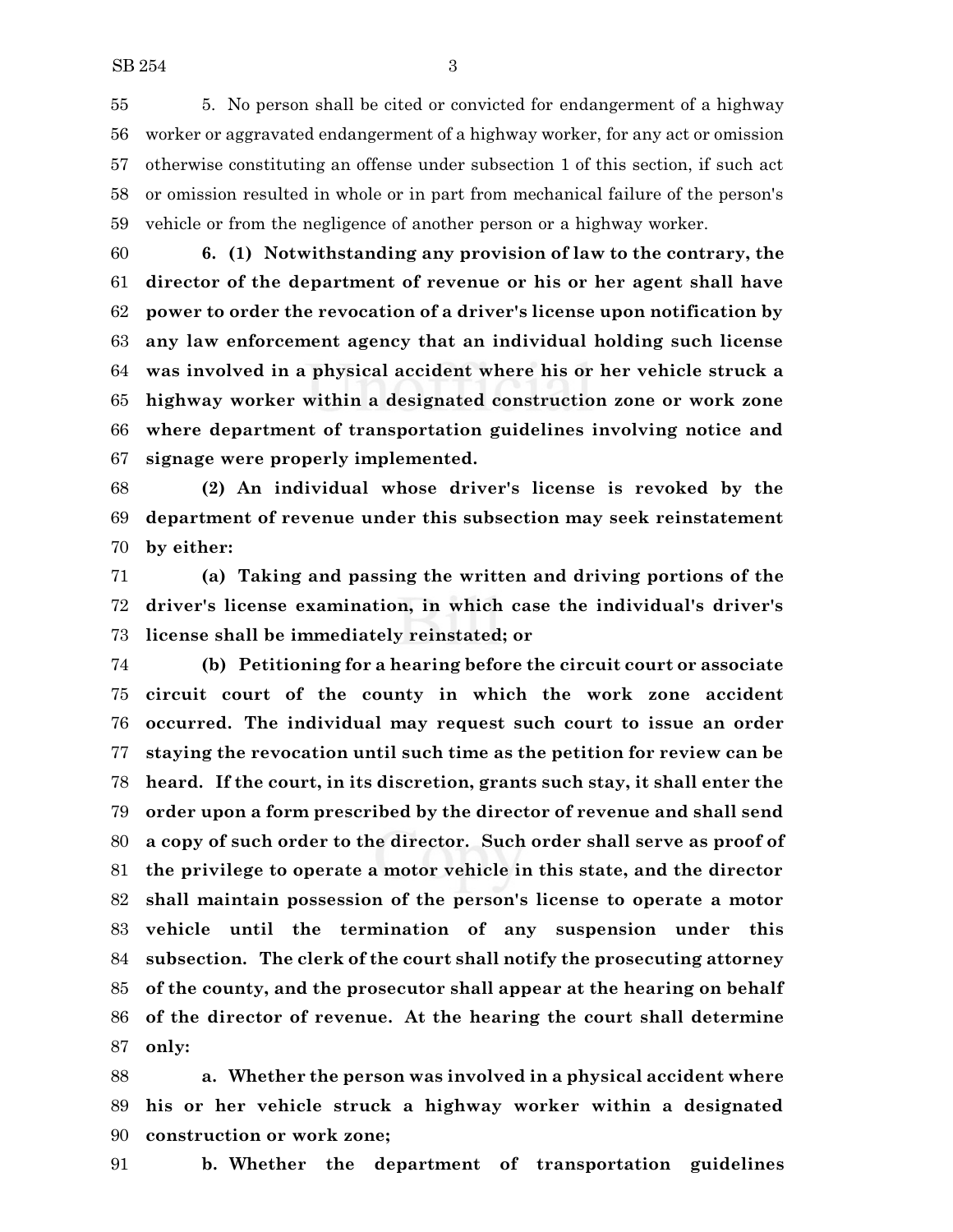**involving notice and signage were properly implemented in such work zone; and**

 **c. If the court determines either issue not to be in the affirmative, the court shall order the director to reinstate the license or permit to drive.**

 **(3) The department of revenue administrative adjudication to reinstate a driver's license that was revoked under this subsection, and any evidence provided to the department related to such adjudication, shall not be produced by subpoena or any other means and made available as evidence in any other administrative action, civil case, or criminal prosecution. The court's determinations issued under this section, and the evidence provided to the court relating to such determinations, shall not be produced by subpoena or any other means and made available in any other administrative action, civil case, or criminal prosecution. Nothing in this subdivision shall be construed to prevent the department from providing information to the system authorized under 49 U.S.C. Section 31309, or any successor federal law, pertaining to the licensing, identification, and disqualification of operators of commercial motor vehicles.**

304.894. 1. A person commits the offense of endangerment of an emergency responder for any of the following offenses when the offense occurs within an active emergency zone:

(1) Exceeding the posted speed limit by fifteen miles per hour or more;

(2) Passing in violation of subsection 3 of section 304.892;

 (3) Failure to stop for an active emergency zone flagman or emergency responder, or failure to obey traffic control devices erected, or personnel posted, in the active emergency zone for purposes of controlling the flow of motor vehicles through the zone;

 (4) Driving through or around an active emergency zone via any lane not clearly designated for motorists to control the flow of traffic through or around the active emergency zone;

 (5) Physically assaulting, attempting to assault, or threatening to assault an emergency responder with a motor vehicle or other instrument; or

 (6) Intentionally striking, moving, or altering barrels, barriers, signs, or other devices erected to control the flow of traffic to protect emergency responders and motorists unless the action was necessary to avoid an obstacle, an emergency,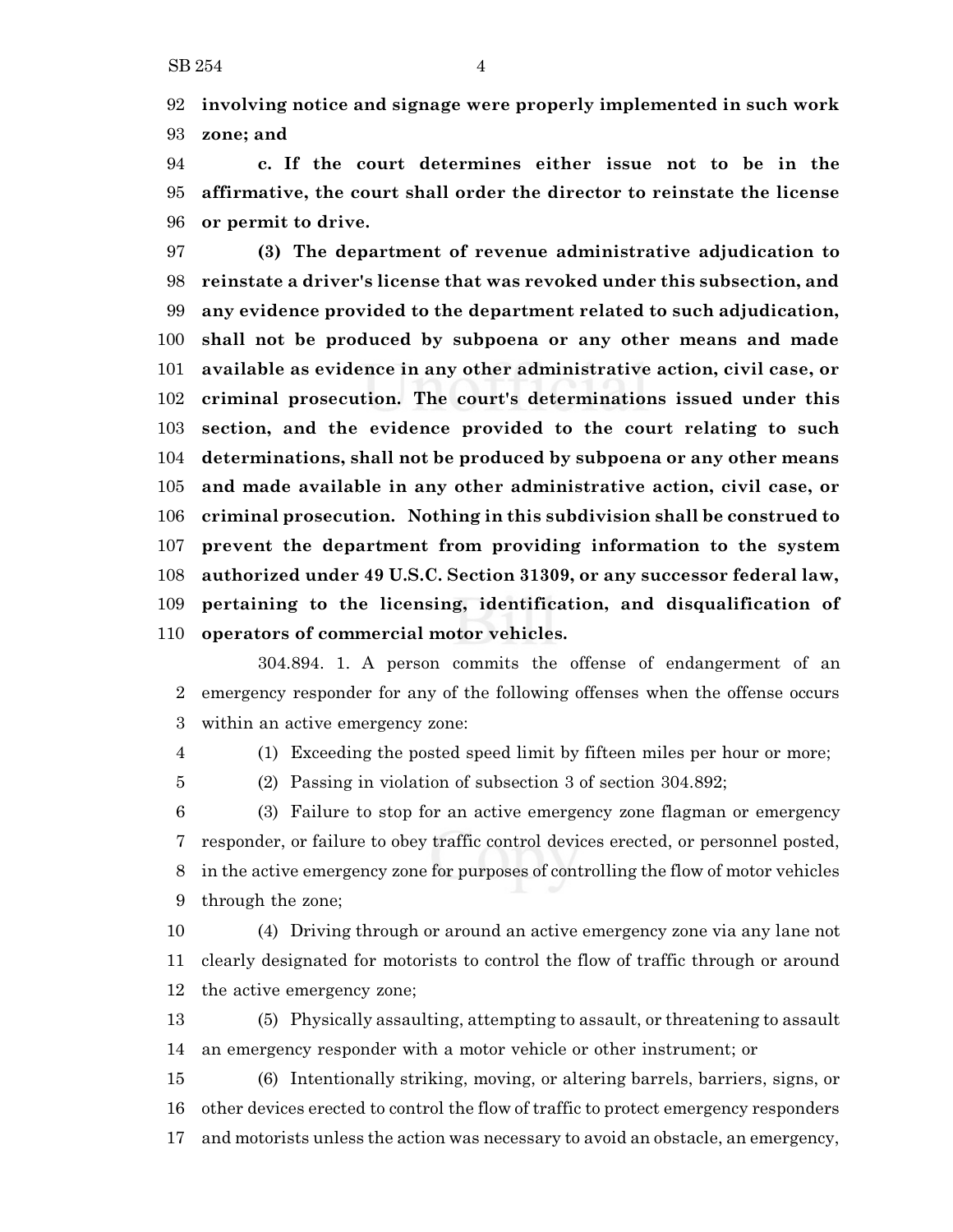or to protect the health and safety of an occupant of the motor vehicle or of another person.

 2. Upon a finding of guilt or a plea of guilty for committing the offense of endangerment of an emergency responder under subsection 1 of this section, if no injury or death to an emergency responder resulted from the offense, the court shall assess a fine of not more than one thousand dollars, and four points shall be assessed to the operator's license pursuant to section 302.302 upon conviction.

 3. A person commits the offense of aggravated endangerment of an emergency responder upon a finding of guilt or a plea of guilty for any offense under subsection 1 of this section when such offense results in the injury or death of an emergency responder. Upon a finding of guilt or a plea of guilty for committing the offense of aggravated endangerment of an emergency responder, in addition to any other penalty authorized by law, the court shall assess a fine of not more than five thousand dollars if the offense resulted in injury to an emergency responder, and ten thousand dollars if the offense resulted in the death of an emergency responder. In addition, twelve points shall be assessed to the operator's license pursuant to section 302.302 upon conviction.

 4. Except for the offense established under subdivision (6) of subsection 1 of this section, no person shall be deemed to have committed the offense of endangerment of an emergency responder except when the act or omission constituting the offense occurred when one or more emergency responders were responding to an active emergency.

 5. No person shall be cited for, or found guilty of, endangerment of an emergency responder or aggravated endangerment of an emergency responder, for any act or omission otherwise constituting an offense under subsection 1 of this section, if such act or omission resulted in whole or in part from mechanical failure of the person's vehicle, or from the negligence of another person or emergency responder.

 **6. (1) Notwithstanding any provision of law to the contrary, the director of the department of revenue or his or her agent shall have power to order the revocation of a driver's license upon notification by any law enforcement agency that an individual holding such license was involved in a physical accident where his or her vehicle struck an emergency responder within an active emergency zone where the appropriate visual markings for active emergency zones were properly implemented.**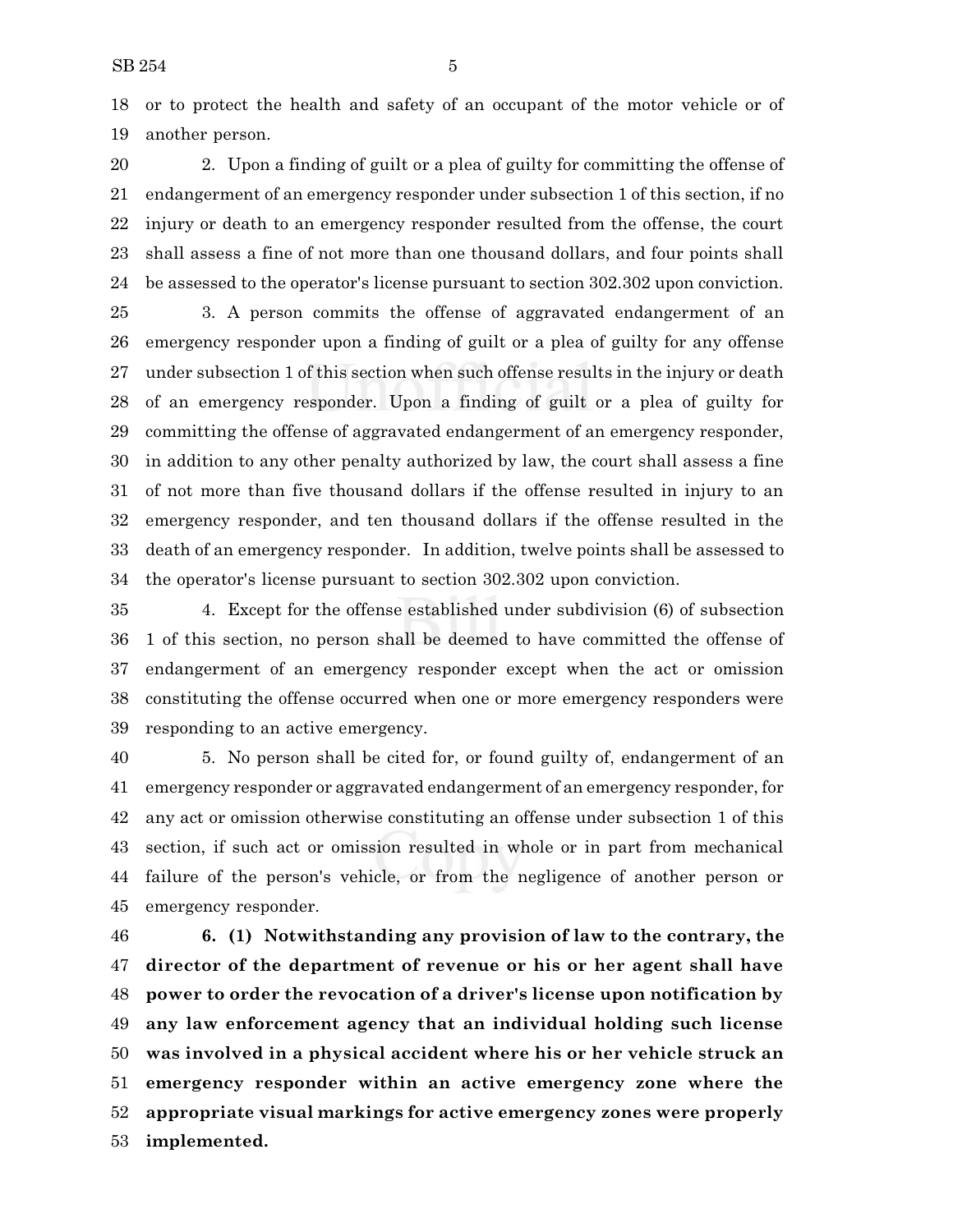**(2) An individual whose driver's license is revoked by the department of revenue under this subsection may seek reinstatement by either:**

 **(a) Taking and passing the written and driving portions of the driver's license examination, in which case the individual's driver's license shall be immediately reinstated; or**

 **(b) Petitioning for a hearing before the circuit court or associate circuit court of the county in which the emergency zone accident occurred. The individual may request such court to issue an order staying the revocation until such time as the petition for review can be heard. If the court, in its discretion, grants such stay, it shall enter the order upon a form prescribed by the director of revenue and shall send a copy of such order to the director. Such order shall serve as proof of the privilege to operate a motor vehicle in this state and the director shall maintain possession of the person's license to operate a motor vehicle until the termination of any suspension under this subsection. The clerk of the court shall notify the prosecuting attorney of the county, and the prosecutor shall appear at the hearing on behalf of the director of revenue. At the hearing the court shall determine only:**

 **a. Whether the person was involved in a physical accident where his or her vehicle struck an emergency responder within an active emergency zone;**

 **b. Whether the guidelines involving notice and signage were properly implemented in such emergency zone; and**

 **c. If the court determines either issue not to be in the affirmative, the court shall order the director to reinstate the license or permit to drive.**

 **(3) The department of revenue administrative adjudication to reinstate a driver's license that was revoked under this subsection, and any evidence provided to the department related to such adjudication, shall not be produced by subpoena or any other means and made available as evidence in any other administrative action, civil case, or criminal prosecution. The court's determinations issued under this section, and the evidence provided to the court relating to such determinations, shall not be produced by subpoena or any other means and made available in any other administrative action, civil case, or**